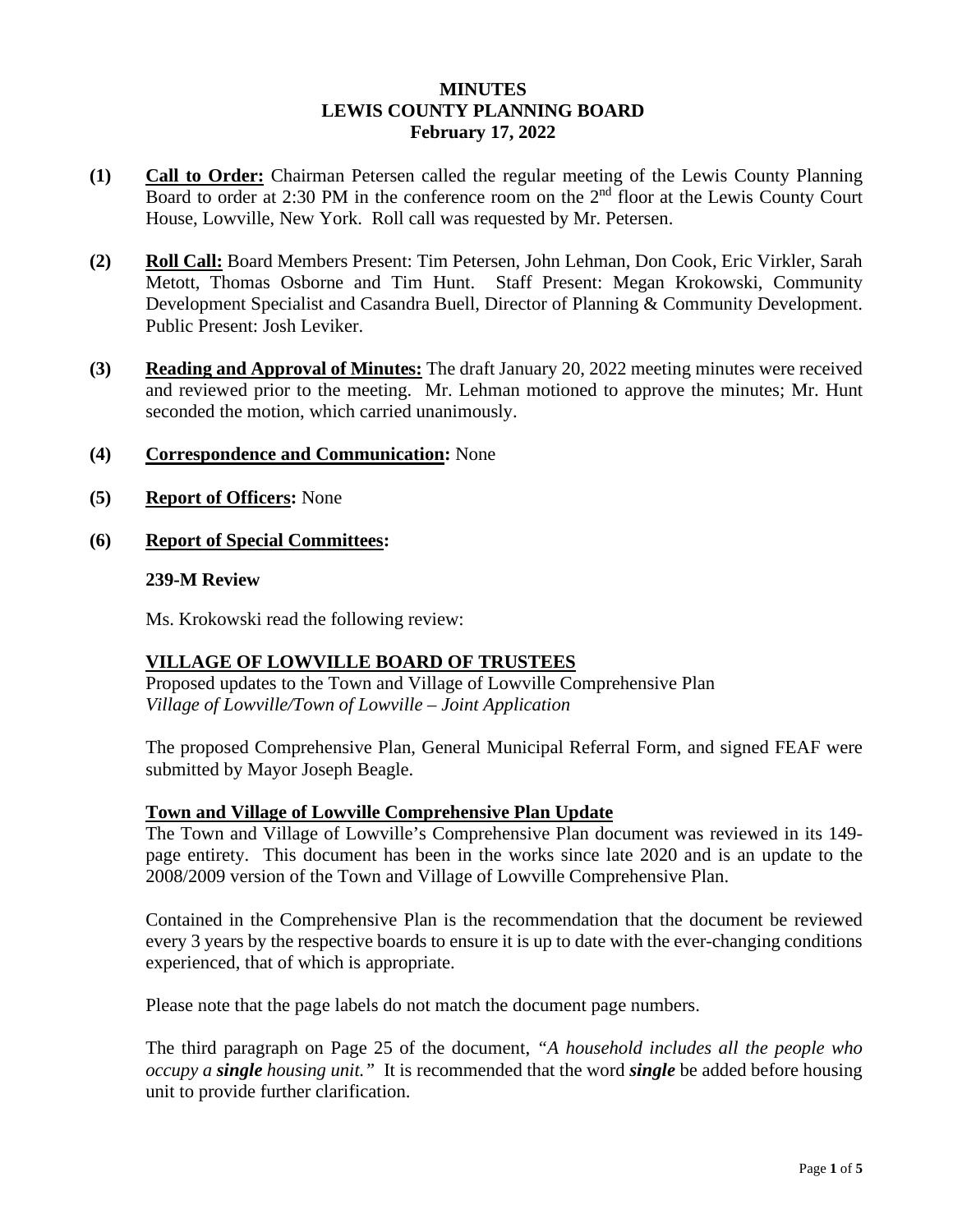Near the top of Page 53 of the document, Goal 3.2 should be rephrased for clarity. "*Support and update zoning policies to allow for mixed housing opportunities.*"

Regarding the last sentence of the second full paragraph on Page 57 in the document, *"Therefore, the town and village should work closely with neighboring municipalities, Lewis County, Lewis County Soil and Water Conservation District, and other potential partners to address concerns over the impact of disturbances, such as dams, on fish populations."* It is recommended that you identify and work closely with the Lewis County Soil and Water District regarding these concerns.

The last paragraph on page 61, "*Three types of farms have been identified in Lowville traditional family farms, Amish farms, and large farms with their headquarters in adjacent towns using former family farms in Lowville as ancillary lands*—exist in Lowville.", consider rephrasing for readability.

Additionally, in the last paragraph of page 61, the following is addressed: *"…raised concern for the abandonment of agricultural buildings that formerly belonged to family farms."* Please build off this by including how the town/village plans to incentivize and discourage the abandonment of abandoned buildings on family farms by the large farms. Although the Amish farms help maintain the rural atmosphere, have considerations been identified and addressed regarding the impact on public infrastructure and public safety?

Page 62 *- "The town should collect data on food processing and slaughterhouses and discuss where they should be allowed."* This should be developed further to discuss the challenges that come with bringing this industry in and the potential importance for the respective farmers to be able to market a finished product with the campaign of buy local and the importance of knowing where your food comes from as well as all natural and organic certifications.

Page 68 stated "*The town and village will consider requiring sidewalk construction with new development, especially in the village."* Ensure consideration has been made to update zoning and codes for this policy.

The last sentence on page 70 states *"The town and village's recreation goals as well as more recreation assets are described in this section."* It should be clarified as to which section is being referred to.

Paragraph two, on Page 75 states "*The Five Streets Project brought in \$19 million in investment to upgrade water infrastructure and is scheduled to be complete in September 2021*." Please update the project completion date or include the anticipated completion date if not currently complete.

The tenth bullet from the top on Page 84 states "*Any renovations to existing barns should be authentic to their original design and new barns should follow a similar design standard."*  Consider providing a design standard for new barns.

The fifth bullet down, on page 85, "*New or re-designed freestanding signs should have flower beds and gardens around the base of the sign or raised flower beds with stone or brick bases."*  Consider if the use of the verb "should" is appropriate or if it should be replaced by must or shall. If should is the verb of choice, consider defining the word for clarification - i.e. "A directive verb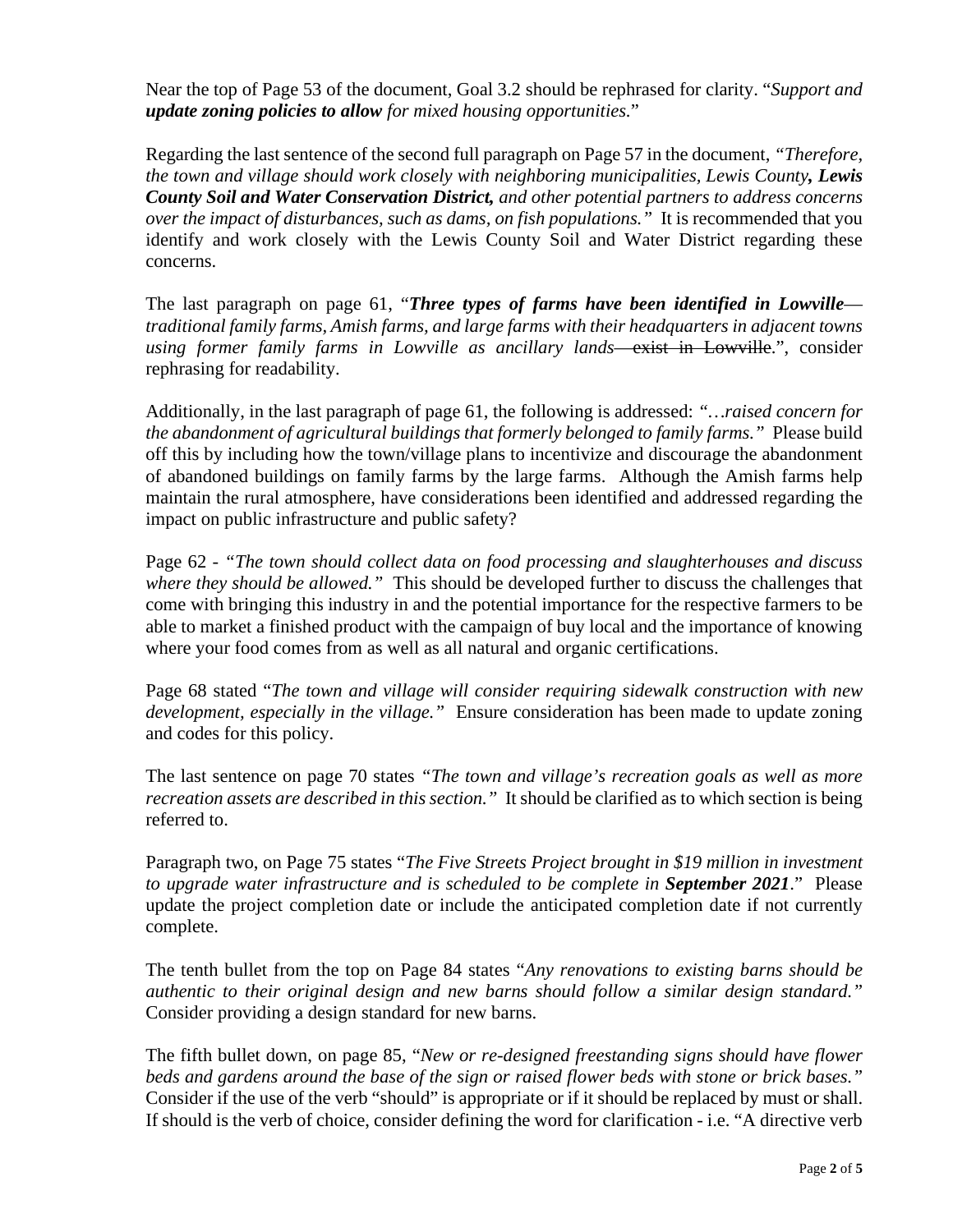signifying the action is to be carried out unless circumstances make it impracticable." Also consider updating zoning and coding regulations to reflect this directive.

Bullet eight from the top on page 85, "*Any junk or clutter should be removed, stored, or screened from street view."* Consider defining 'junk' and 'clutter' for clarity and consider if zoning and codes should be updated for the inclusion of this policy.

The nineth bullet on page 85*,"Windows in residences and non-residential structures should be uniform, symmetrical, evenly spaced and sized. Industrial, storage, and warehouse facilities should consider windows so that those uses blend in with the character of the town*." Concerning the bolded items, please ensure this policy is practical regarding enforcement.

Page 90 – "*Parking lots should be paved well and have delineated parking spots, including handicap parking spots and electric vehicle charging station infrastructure, when practical."* – Consider adding 'when practical' following electric vehicle charging station infrastructure.

Page 90 – "*The map on the next page shows the new vision for the village center and the surrounding areas, which can be found in the Village of Lowville's Downtown Revitalization Initiative grant application. The village has received this grant funding, and projects are beginning and should continue to be supported*." Please consider rewording since the funding was not received.

### *Recommendation: Approve with Recommendations*

- 1) It is recommended that the word *single* be added before housing unit to provide further clarification to the third paragraph on Page 25 of the document, *"A household includes all the people who occupy a single housing unit."*
- 2) The following revision to Goal 3.2 is suggested to provide clarify: "*Support and update zoning policies to allow for mixed housing opportunities.*"
- 3) It is recommended that the Comprehensive Plan identify the Lewis County Soil and Water District in the following excerpt from Goal 4.1: *"Therefore, the town and village should work closely with neighboring municipalities, Lewis County, Lewis County Soil and Water Conservation District and other potential partners to address concerns over the impact of disturbances, such as dams, on fish populations."*
- 4) Consider rephrasing the last paragraph on page 61 to the following: "*Three types of farms have been identified in Lowville*—*traditional family farms, Amish farms, and large farms with their headquarters in adjacent towns using former family farms in Lowville as ancillary lands*—exist in Lowville."
- 5) It is recommended that, in the last paragraph on page 61, that additional suggestions on how the town and village should plan to incentivize and discourage the abandonment of family farm buildings by the large farms. Additionally, although the Amish farms help maintain the rural atmosphere, considerations should be identified and addressed regarding their impact on public infrastructure and public safety.
- 6) According to Page 62*, "The town should collect data on food processing and slaughterhouses and discuss where they should be allowed."* This should be developed further to discuss the challenges that come with bringing this industry in and the potential importance for the respective farmers to be able to market a finished product with the campaign of buy local and the importance of knowing where your food comes from as well as "natural" and organic certifications.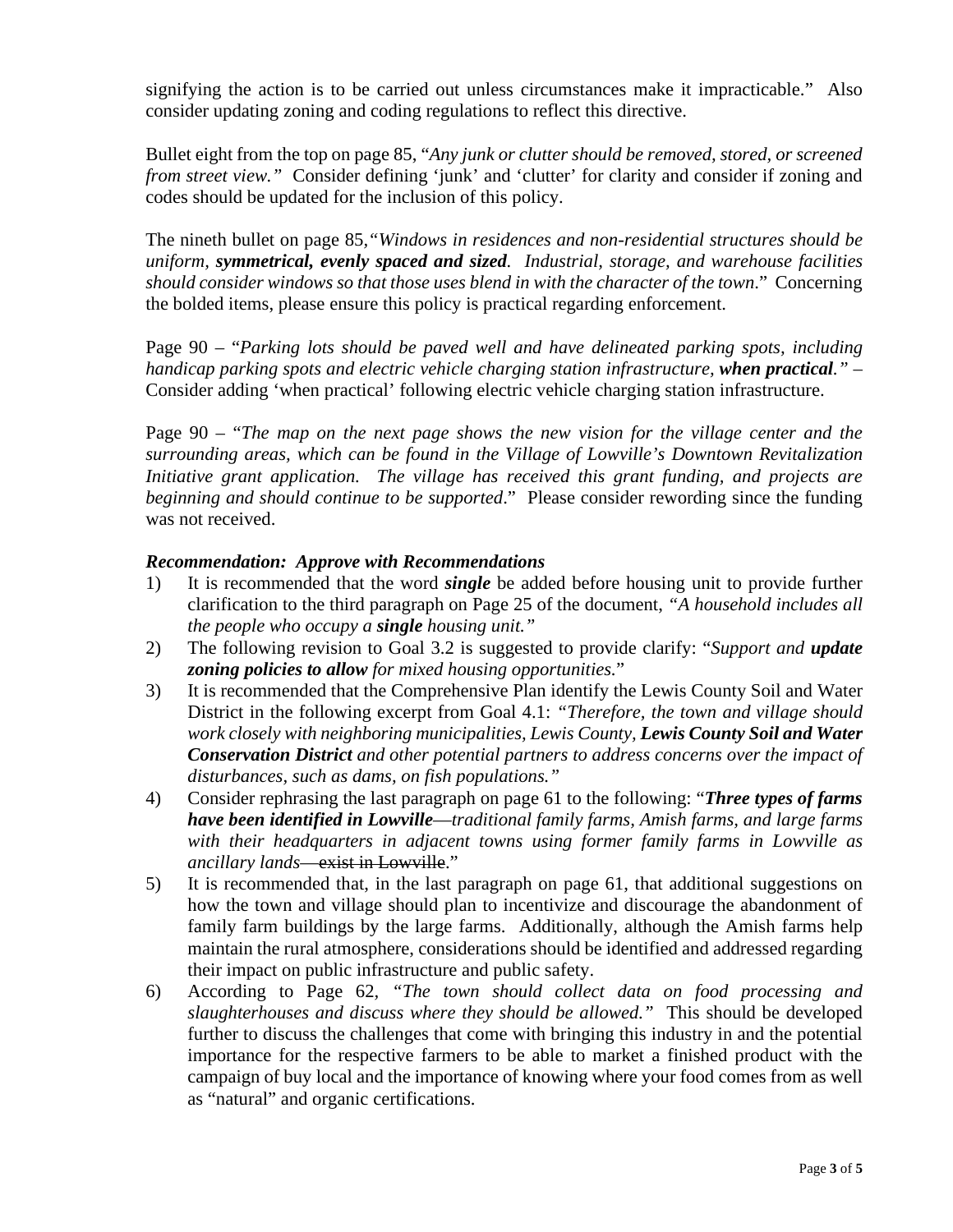- 7) On page 68, the proposed Comprehensive Plan states "*The town and village will consider requiring sidewalk construction with new development, especially in the village."* Ensure consideration has been made to update zoning and codes for this policy.
- 8) The last sentence on page 70 states that *"The town and village's recreation goals as well as more recreation assets are described in this section."* It should be clarified as to which section is being referenced.
- 9) Within paragraph two, on page 75, the proposed Comprehensive Plan states that "*The Five Streets Project brought in \$19 million in investment to upgrade water infrastructure and is scheduled to be complete in September 2021*." Please update the project completion date, or anticipated completion date if not yet complete.
- 10) Consider providing a design standard for new barns referenced on page 84.
- 11) In reference to the fifth bullet on page 85, "*New or re-designed freestanding signs should have flower beds and gardens around the base of the sign or raised flower beds with stone or brick bases,"* consider replacing the verb "should" with "must" or "shall". Zoning and coding regulation updates that reflect this directive should also be considered.
- 12) Relative to the eighth bullet on page 85, please consider defining 'junk' and 'clutter' for clarity and consider if zoning and codes should be updated for the inclusion of this policy.
- 13) Consideration should be made as to the practicality of enforcing the following policy included on page 85*: "Windows in residences and non-residential structures should be uniform, symmetrical, evenly spaced and sized. Industrial, storage, and warehouse facilities should consider windows so that those uses blend in with the character of the town*."
- 14) Consider adding "when practical" following the electric vehicle charging station infrastructure referenced on page 90.
- 15) Also, in reference to page 90, the following excerpt should be revised as the DRI funding was not received: "*The map on the next page shows the new vision for the village center and the surrounding areas, which can be found in the village of Lowville's Downtown Revitalization Initiative grant application. The village has received this grant funding, and projects are beginning and should continue to be supported."*

**Note:** After reviewing the document for content, a variety of grammatical errors were identified. As a courtesy, reference to the errors found will be sent separately to the Village Clerk for correction prior to finalizing the document.

The board then engaged in discussion about details of the proposed updates to the Comp Plan:

Mr. Virkler suggested that recommendation number 10 be changed to "Consider removing design standards for barns on page 84".

The Board proposed that recommendation number 11 be changed to be less specific "Signage should be complementary to the area and maintained properly."

The Board suggested that recommendation number 12 be updated to "Keep street views neat, clean, and complementary to the surrounding neighborhood."

The Board further discussed several other points that they would like to be revisited in this comprehensive plan. They thought that, for a comprehensive plan, the level of specificity in the document was concerning, to the point of overregulation at unpractical levels. The board also felt that using photographs of properties within the jurisdiction of this plan to demonstrate "things not to do" was not tactful or appropriate, and that the Village/Town should consider using